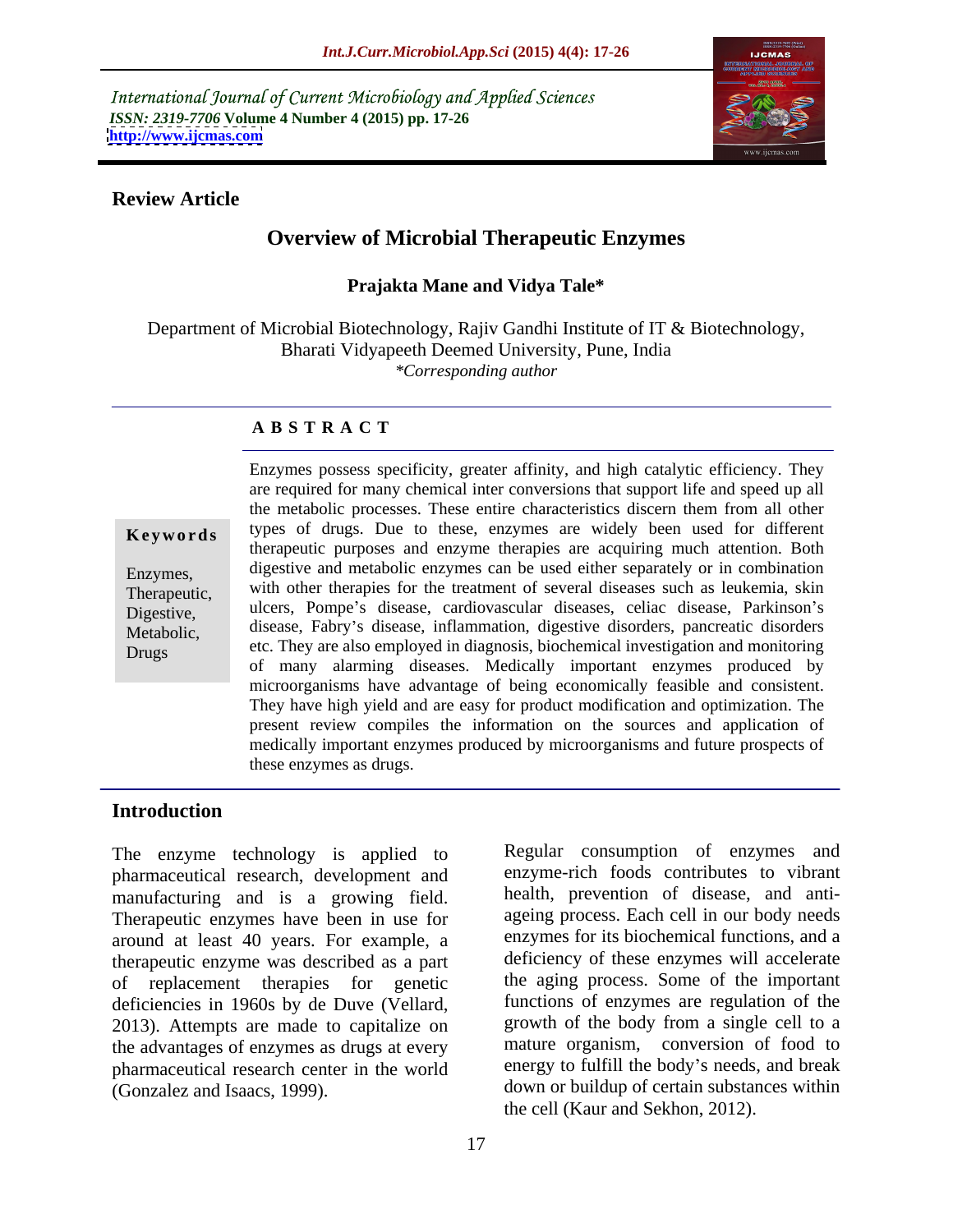Enzymes were largely ignored as drugs aready purification. Medically important other than digestion aids. In the later years enzymes are usually marketed as lyophilized of 19<sup>th</sup> century, crude proteolytic enzymes pure preparations with biocompatible were used to treat gastrointestinal disorders buffering salts and mannitol diluent. The only e.g. pepsin for dyspepsia. Later, cost of these enzymes is high but do not researchers observed that an extra cellular exceed or are comparable to those of secretion i.e. nuclease (enzymatically therapeutic agents or treatments (Gurung *et*  degrades nucleic acid) of *Bacillus pyocyaneus* kills anthrax bacilli and protects mice from otherwise lethal bacterial **Different types of therapeutic enzymes** inoculum. This became a milestone in the use of parental enzyme in the treatment of Medically important enzymes (digestive and infections, cancers and finally diverse metabolic) can be used either alone or in spectrum of diseases. Supplements of combination with other therapies for treating enzymes are available in pills, capsules and powder form and often consist of a have two important features, a) they often combination of different enzymes (Gonzalez bind and act on their targets with a high and Isaacs, 1999). Enzymes have chiral affinity and specificity; b) they have selectivity property which is employed to catalytic property and convert multiple prepare enantiomerically pure target molecules to the desired products. pharmaceuticals (Underkofler *et al.,* 1957). These two features are exploited to make

Majority of medically important enzymes mumerous disorders (Cooney and are obtained from a limited number of fungi, yeast and bacteria. These organisms are also quantity as compared to the industrially blood circulation, treatment of life important enzymes. But they should have a threatening disorders as oncolvtics, high degree of purity and specificity. The thrombolytics, anti-coagulants and as

kinetics of these enzymes are low  $Km$  and information about the utilization of

high  $V$ max, therefore it has maximum  $2003$ ).

efficiency even at low concentrations of enzymes and substrates. The sources of these kinds of enzymes should be selected with great care and precautions to prevent any possibility of undesirable contamination by incompatible material and also to enable

pure preparations with biocompatible *al.,* 2013).

a variety of diseases safely. These enzymes enzymes specific and potent drugs for a numerous disorders (Cooney and Rosenbluth, 1975).

considered when a new enzyme is required Medically important enzymes produced by (Teal and Wymer, 1991). Medically microorganisms find their application in important enzymes are required in very less removal of cytotoxic substances within the blood circulation, treatment of life threatening disorders as oncolytics, thrombolytics, anti-coagulants replacements for metabolic deficiencies (Kaur and Sekhon, 2012). There is very less information about the utilization of microbial enzymes for therapeutic purposes except for some anticancer enzymes and the enzymes active against cystic fibrosis (Sabu, 2003).

> There major application is in the treatment of cancer (prodrug activator enzymes and antineoplastic enzymes) and various other diseases as genetic diseases including Gaucher, Fabry, MPS I, Pompe, MPS VI, SCID, CF and PKU & infectious diseases caused by protozoa, fungi or bacteria. They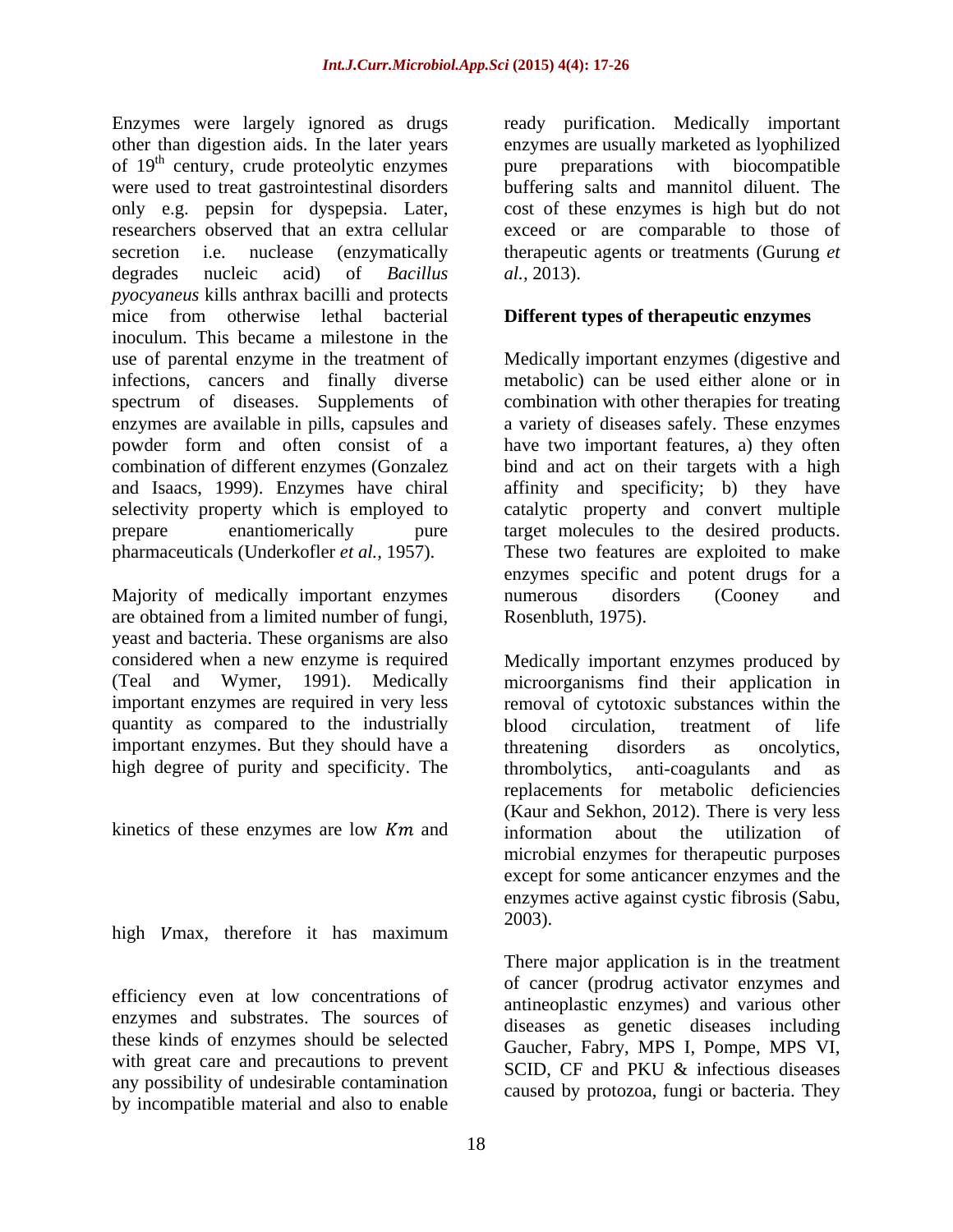are used to supplement lipase, protease and amylase in lactose intolerant people who

Asparginase is employed for the treatment lack aspartate-ammonia ligase activity, which have the capability to synthesize L-cholesterol. The hydrolysis of 3asparagine for their own need, but they been phenylglycidic acid ester, which is effective only when the asparagine levels within the bloodstream are extremely low

is the component of cell wall of many pathogenic organisms, including fungi, protozoa, and helminthes and is a good target for antimicrobials (Fusetti *et al., Clostridium perfringens* are targeted using lytic enzyme derived from bacteriophage (Zimmer *et al.,* 2002). These lytic enzymes dissolving existing thrombus (Milner, 2008). derived from bacteriophages can be used for bacterial strains. Proteolytic enzymes have<br>anti-inflammatory actions. Huge number of can also be employed in the removal of dead

repair mechanism. This in turn helps antibiotics to work better and speed up an

can also be used to aid digestion where they individual's body's natural healing process (Ostlie *et al.,* 2012).

require lactose as their body is unable to **Lipase** is used as digestive aids. It is also produce it. The interval of malignant tumors as produce it. of acute lymphocytic leukemia. Tumor cells treatment of dyspepsia, gastrointestinal which stops the synthesis of nonessential digestive allergies, and many more such amino acid L-asparagine. The activity of infections in the past. Lipase from *Candida*  asparginase is based on this fact. The *rugosa* synthesizes lovastatin, a drug that asparginase does not affect the normal cells has the ability to lowerserum level of cause a decline in the free exogenous asymmetric, is a key intermediate in the concentration, which causes a state of fatal synthesis of diltiazem hydrochloride. It is a starvation in the tumor cells. The enzyme widely used coronary vasodilator and is can be administered intravenously and is synthesized using *S. marcescens* lipase they have the ability to activate tumor necrosis factor. Lipases were used in the disturbances, cutaneous manifestations of cholesterol. The hydrolysis of 3 phenylglycidic acid ester, which (Matsumae *et al.,* 1993).

(Gurung *et al.,* 2013). **Nattokinase** is a serine proteinase obtained **Chitinase** has antimicrobial property. Chitin factors of blood clotting and lipids that are 2002). The cell walls of *Streptococcus*  decreases the plasma levels of fibrinogen, *pneumonia*, *Bacillus anthracis,* and factor VII, and factor VIII (Hsia *et al.,* from *Bacillus subtilis*. It can reduce some associated with an increased risk for cardiovascular disease (CVD). Oral administration of nattokinase could be considered as a CVD neutraceutical. It 2009). Nattokinase shows prolonged action of preventing coagulation of blood and

the treatment of several infections and also **Serratiopeptidase** is useful in the treatment shows activity against new drug-resistant of pain and inflammation. It has three anti-inflammatory actions. Huge number of breaks down fibrin, the insoluble protein these proteolytic enzymes of bacterial origin byproducts of blood coagulation and thins skin of burns (Gurung *et al.*, 2013). injury. It also facilitates their drainage which **Collagenase** helps in the healing of burns process. It also alleviates pain as it inhibits and skin ulcers. It helps to break up and the release of bradykinin, a specific pain remove dead skin and tissue and thus help in inducing peptide (Rothschild, 1991; Esch mechanisms to reduce inflammation. It the fluids formed from inflammation and increases the speed of the tissue repair and Fabian, 1989).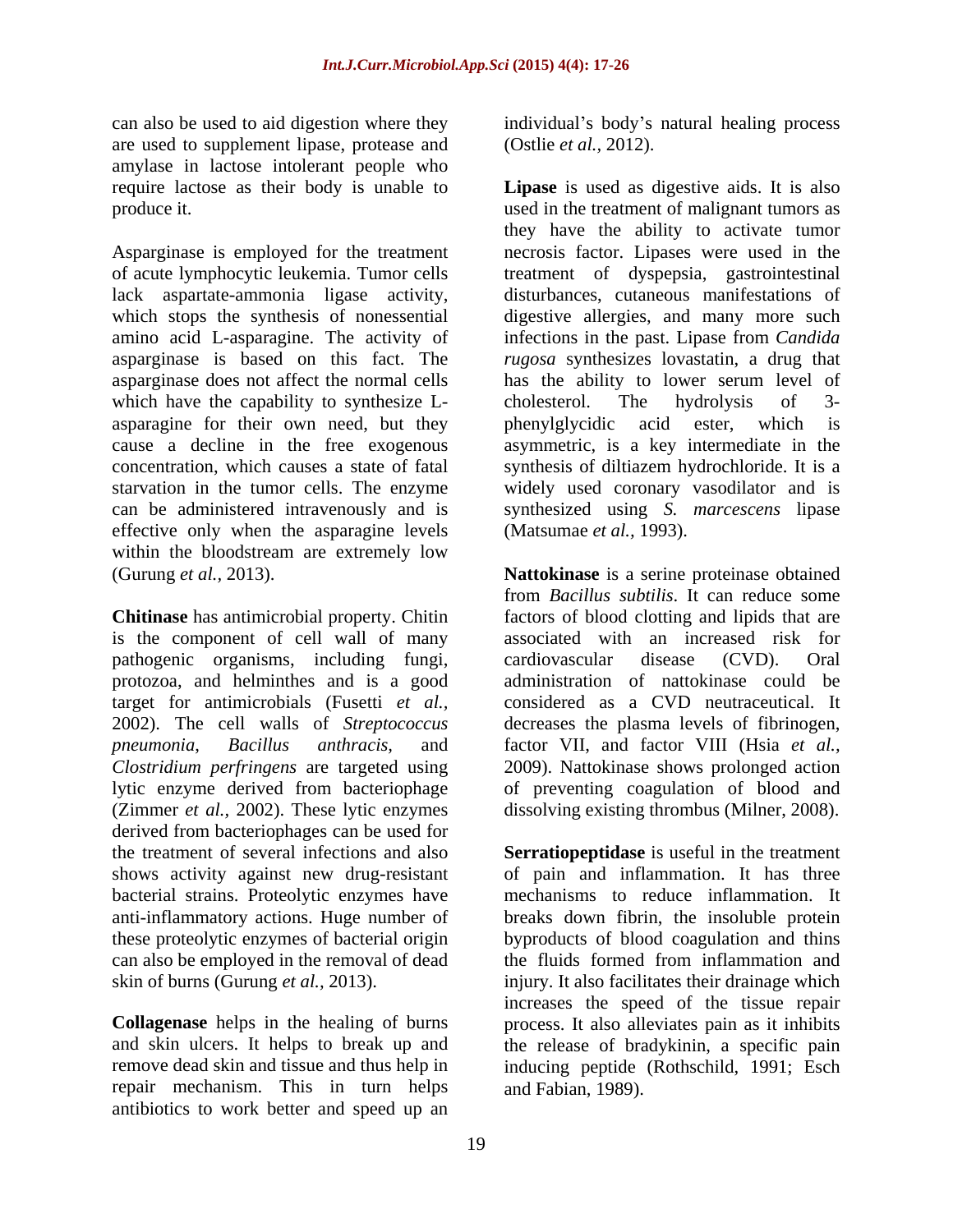**Thrombolytic drugs** (Fibrinolytics) are used to lyse thrombi/clot to regain the industrial, dairy, and agricultural sectors. normal flow of occluded blood vessels. Many chemical processes were developed Instead of being prophylactic, they are by a number of scientists to meet this raising curative. Their action involves the activation demand. But in the later years many harmful of the natural fibrinolytic system and thus the activation of plasminogen. Some plasminogen activators are Streptokinase, Urokinase, etc. Streptokinase is inactive but processes were both commercial and when it combines with the circulating environmental. Poor product yield may be plasminogen, it forms an activator complex obtained due to nonspecific reactions. High which then results in limited proteolysis of temperatures and/or high pressures required other plasminogen molecules to plasmin. It for reactions and large volumes of cooling is antigenic, has ability to cause water downstream, increases the cost of the hypersensitivity reactions and anaphylaxis. process. High capital investment and Urokinase directly activates plasminogen specially designed equipment and control and it is non-antigenic (Banerjee *et al.*, systems are needed for harsh and hazardous 2004; Olson *et al.*, 2011). processes involving high pressures,

**L-amino acid**  $\alpha$ -ligase obtained from reaction may result in unwanted and harmful *Empedobacter brevis* catalyzes the ligation by-products which can induce negative of two amino acids L-alanine and L- impact on the environment, as well as the glutamine. This dipeptide i.e. Ala-Gln is easily digested in human body and hence is used in nutritional therapy. In multipleof alanyl-glutamine dipeptide was associated with better insulin sensitivity. It also prevents muscle wasting and increases synthesis of protein in muscle (Bohumil and Frantisek, 2006). In *Bacillus subtilis,* a novel enzyme coded by a gene YwfE was identified, which catalyzed this dipeptide an ATP-dependent manner. This novel L-amino acid  $\alpha$ -ligase (LAL) (Kazuhiko and

# **Industrial production of therapeutic**

Industrial expansion in the 19th up till mid revolution, resulted in a great increase in 2001; Raven, 2002; Clark and Dickson, nopulation and its demand for survival. This 2003). In pharmaceutical industry, population and its demand for survival. This

created a great impact in the medicinal, effects were observed due to the use of these chemical catalysts to fast up the processes. The drawbacks of chemical transformation processes involving high pressures, temperatures, alkalinity or acidity. The chemicals and energy consumption.

trauma patients, parenteral supplementation friendly process/biocatalyst, for which a formation from unprotected amino acids in which are fermented using primarily enzyme was classified into the category of enzyme preparations take up very little Shin-ichi, 2005). enzymes are needed. Uncomplicated and **microbial enzymes** reduces the impact of manufacturing on the 20th century, well known as industrial subsequent waste production (Gram *et al.,* Hence there is a need of environment biotechnology came into picture, where different live organisms were utilized to obtain desirable products in an ecofriendly way. Industrial enzymes are obtained from biological systems hence effectively contribute to sustainable development as they are isolated from microorganisms renewable resources. Both solid and liquid storage space as only small amounts of widely available equipment can be used as the operating conditions are mild. It also environment by reducing the utilization of energy, chemicals, and water, and the 2001; Raven, 2002; Clark and Dickson, 2003). In pharmaceutical industry, manufacture or processing of enzymes for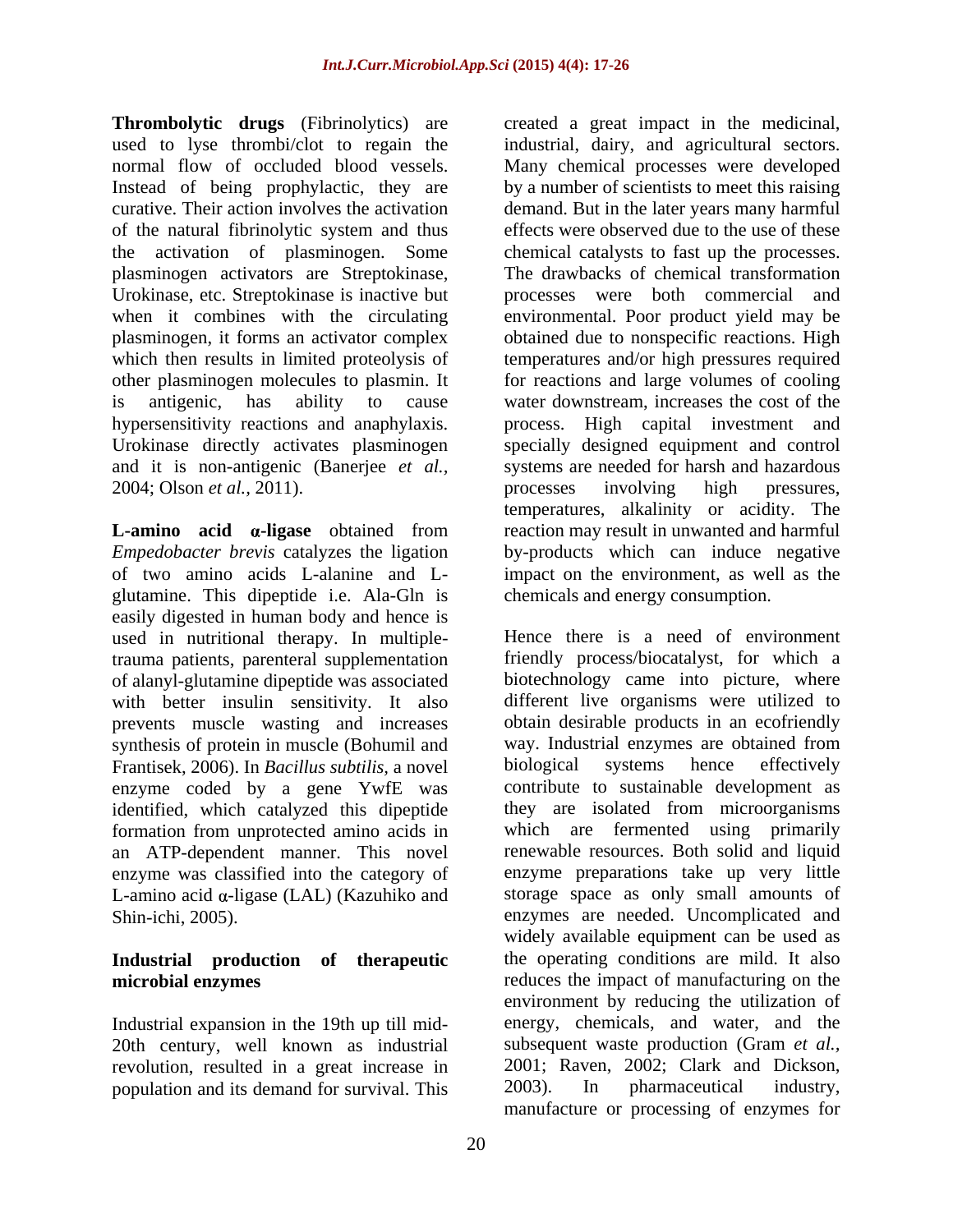use as drugs is an important aspect. The

Medically important enzymes are broadly enzyme producing strains need not be distributed in animal tissues, plants, and optimized (Kaul, 2008). The principle microorganisms including bacteria, yeast, underlying rDNA technology is cloning of and fungi. The use of microbial enzymes in cDNA protein, insertion of cloned cDNA medical field is limited, although they have into expression vector, transformation of *E.*  a good potential, because they are coli it's over expression and finally incompatible with the human body. But the purification (Sabu, 2003). Genetic use of microbial enzymes is still increasing engineering techniques allows enzyme because of their economic feasibility. manufacturer to produce sufficient amounts Various methods involving fermentation of enzyme from any microbial source. technology are available for the production Protein engineering facilitates enzyme of microbial enzymes (Sabu *et al.*, 2000). In manufacturer to adjust the properties of These include solid statefermentation, enzymes prior to production (Kaul, 2008). submerged fermentation, and submerged fermentation, and immobilization, etc. These methods are **Future Prospects** utilized for bulk production of therapeutic enzymes on commercial scale than liquid The use of microbial enzymes in various cultures in huge bioreactors (Lozano *et al.,* fields such as industrial and pharmaceutical 2012). Various production techniques and have increased greatly during the past few downstream processing of large-scale years. More biopharmaceuticals are entering production of microbial therapeutic enzymes the drug discovery and development

in protein activity by rDNA can be clinical and therapeutic uses. Rapid enzyme with required characteristics is methods for using enzymes, to improve

advantages of enzymes as drugs, is now production strain. This strain has all the been capitalized at virtually every desired features such as safety, high pharmaceutical research center in the world expression levels and for which the growth (Cassileth, 1998). medium is optimum. Hence the individual transferred into a selected microbial purification (Sabu, 2003). Genetic manufacturer to adjust the properties of enzymes prior to production (Kaul, 2008).

# **Future Prospects**

have been reported (Sabu *et al.,* 2005). pipelines in the recent times (John, 2009). **Recombinant DNA technology in the** test reagents and further development in this **production of therapeutic microbial** field can be expected. Development in the **enzymes** field of clinical application of enzymes is The production of large amount of debridement of wounds. Injection of certain therapeutic enzymes is made feasible due to enzymes such as streptokinase also promises the development of recombinant DNA positive clinical results. The use of small technology. This enhances the activity and molecular pharmaceuticals may increase, stability of an enzyme prior to its production once the diseases are better understood at (Kaul, 2008). It also reduces the cost and molecular level. Crystalline and extremely facilitates easy production. The modification purified enzymes will be necessary for overcome by site directed mutagenesis and advances may be expected in the availability shuffling functional domains. This modifies of high purity enzymes on an industrial activity and regulation of enzyme and avoids scale. Various industries including enzyme unwanted side effects (Sabu, 2003). In manufacturers are carrying out enzyme rDNA technology, the gene coding for the research currently to find new and improved Enzymes are already been used in clinical also seen. Proteolytic enzymes are used for clinical and therapeutic uses. Rapid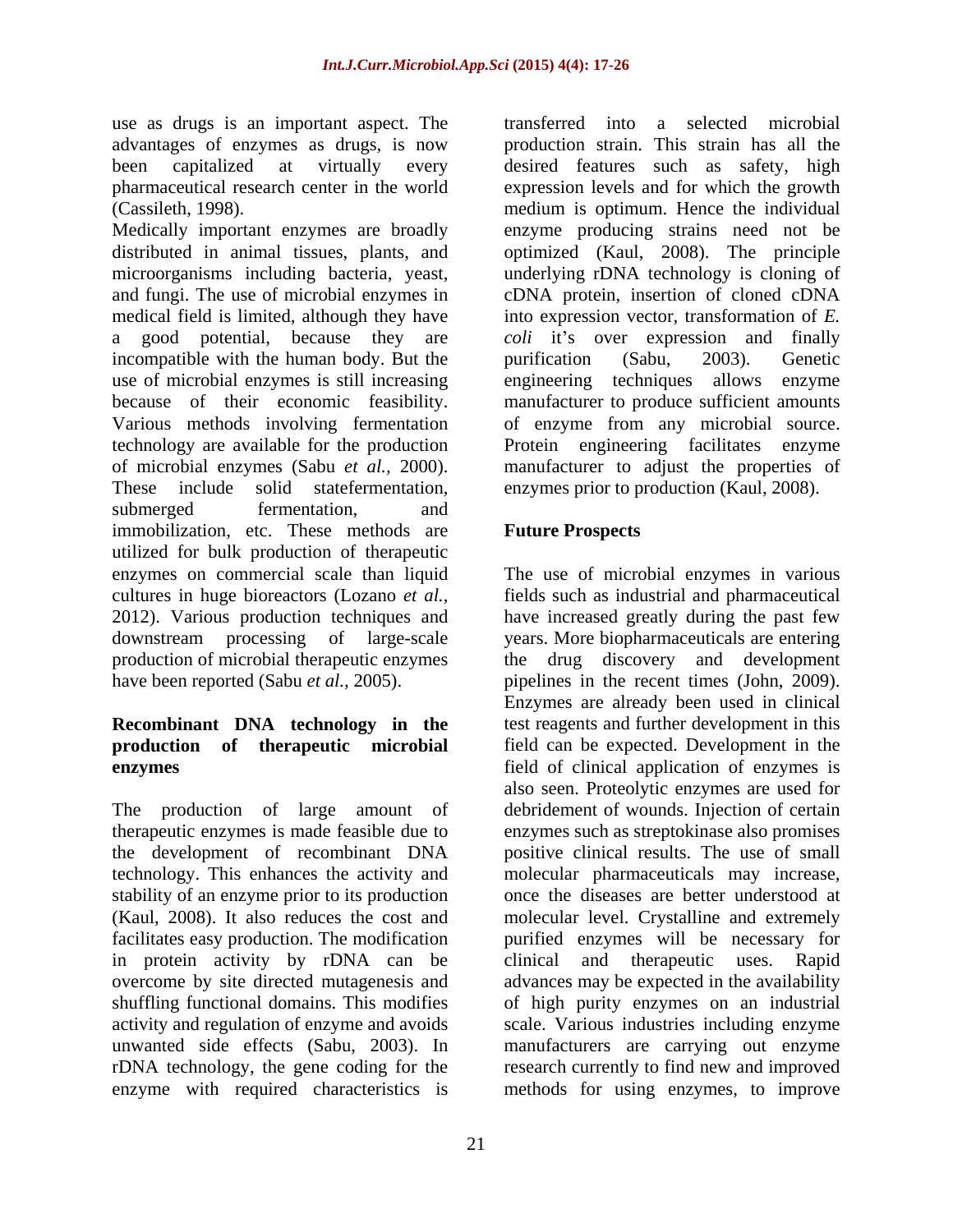yields of industrial microbial enzymes, oncolytics, thrombolytics, fibrinolytics, &find new enzymes for industrial and mucolytics, anti-inflammatories, medical purposes. This research will help in

There is a great and growing market for therapeutic agents. Presently, therapeutic enzymes are available as pills, capsules, powders and food supplements. Studies are been conducted to utilize the varied and terrestrial microorganisms. Medically important enzymes produced by

continuous usage of old and new enzymes which are resurging after acquiring (Underkofler *et al.,* 1957). resistance to antibodies can also be treated therapeutic enzymes. Many diseases have enzymes and drugs also have the ability to increased the demand of enzymes as induce synergistic effects and can treat microbial resources including both marine on prove beneficial to mankind in their yields of industrial microbial enzymes, oncolytics, thrombolytics, fibrinolytics, and meviorythes, controllant and mucolytics, medical purposes. This research will help in antimicrobial and digestive aids. Diseases continu antimicrobial and digestive aids. Diseases using microbial enzymes. Combinations of various diseases by counteracting their side effects. Hence, it can be concluded that there is an indeed need of research in the near future in these biomolecules which will later relevance.

## **Table.1** Microbial therapeutic enzymes and their application

| <b>S.</b><br>No. | <b>Enzyme</b>                                                                                                | <b>Source</b>                                    | <b>Use</b>                                             |
|------------------|--------------------------------------------------------------------------------------------------------------|--------------------------------------------------|--------------------------------------------------------|
|                  | Acid protease (Kaur and Sekhon,<br>2012)                                                                     | Aspergillis niger & Aspergillus<br>orvzae        | Stomach disorders                                      |
|                  | Alkaline protease (Vishalakshi et al.,<br>2009)                                                              | Streptomyces gulbargensis                        | Bio cleaning agent for<br>washing surgical instruments |
|                  | Amylase (Kaur and Sekhon, 2012)                                                                              | Aspergillus sp.                                  | Easy digestion                                         |
|                  | Arginase (Kaur and Sekhon, 2012)                                                                             | Bacillus subtilis & E. coli                      | Antitumor                                              |
|                  | Asparginase (Jain et al., 2012)                                                                              | E. coli                                          | Leukemia                                               |
|                  | Bacilysinsynthetase (Torsten, 2005)                                                                          | <b>Bacillus subtilis</b>                         | Antibiotic                                             |
|                  | Bacitracin synthetase (Pfaender et<br>al., 1973; Dirk and Andrea, 1997)                                      | <b>Bacillus licheniformis</b>                    | Antibiotic                                             |
|                  | Collagenase (Dolynchuk et al., 2000)   Clostridium perfringens                                               |                                                  | Skin ulcers                                            |
|                  | Glucose oxidase (Bankar et al.,<br>2009)                                                                     | Aspergillus, Penicillium, &<br>Saccharomyces sp. | Biosensors, Antimicrobial                              |
|                  | Glucosidase (Kaur and Sekhon,<br>2012)                                                                       | Aspergillus niger                                | Antitumor                                              |
|                  | Glutaminase (Spiers and Wade,<br>1976                                                                        | E. coli SFL-1                                    | Leukemia                                               |
|                  | Gramicidin synthetase (carboxyl-<br>  activating synthetases) (Edward and   Bacillus brevis<br>Arnold, 1988) |                                                  | Antibiotic                                             |
|                  | L-amino acid $\alpha$ -ligase (Makoto and<br>Shin-ichi, 2008; Kazuhiko and Shin-   subtilis                  | Empedobacterbrevis& Bacillus                     | Patient infusion                                       |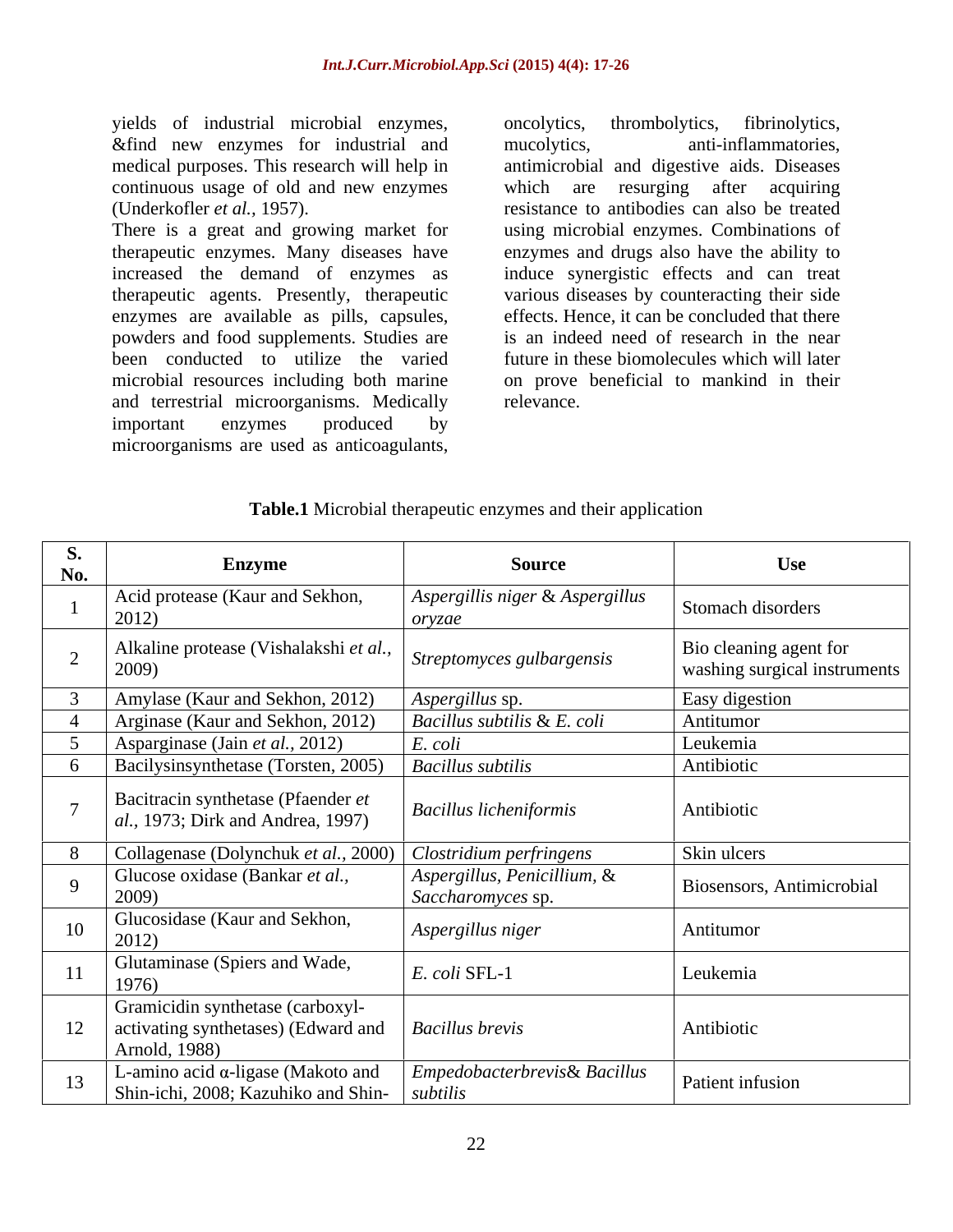|      | ichi, 2005)                                                   |                                                                   |                                                                                |
|------|---------------------------------------------------------------|-------------------------------------------------------------------|--------------------------------------------------------------------------------|
| 14   | Lipase (Kaur and Sekhon, 2012)                                | Aspergillus oryzae, Candida                                       | Digest lipids, Treatment of                                                    |
|      |                                                               | lipolytica, & Candida rugosa                                      | disorders of the pancreas                                                      |
| -15- | Maltase (Kaur and Sekhon, 2012)                               | Aspergillis oryzae                                                | Therapy for Pompe's disease                                                    |
| 16   | Nattokinase (Hsia et al., 2009)                               | <b>Bacillus subtilis</b>                                          | Cardiovascular disease                                                         |
|      | Nonribosomal peptide synthetase<br>(Deirdre and Claire, 2007) | Aspergillus fumigatus                                             | Inhibitor of microtubule<br>assembly hence anti-tumor                          |
|      | Penicillin acylase (Erickson and<br>Bennett, $1965$ )         | Penicillium sp.                                                   | Penicillin production/broad<br>spectrum antibiotic<br>production               |
|      | 19   Peptidase (Kaur and Sekhon, 2012)                        | Bacillus polymyxa, &Beauveria<br>bassiana                         | Celiac disease, Clot<br>formation, Inflammation,<br>and Repair                 |
| 20   | Phenylalanine racemase (Edward<br>and Arnold, 1988)           | <b>Bacillus brevis</b>                                            | Antibiotic                                                                     |
| -21  | Protease (Izrael-živković et al.,<br>2010)                    | Pseudomonas aeruginosa                                            | Antibacterial                                                                  |
| 22   | Rhodanase (Kaur and Sekhon, 2012) Sulfobacillus sibiricus     |                                                                   | Cyanide poisoning                                                              |
| 23   | Ribonuclease (Lin et al., 2013)                               | Sacchromyces sp.                                                  | Antiviral                                                                      |
| 24   | RNase P ribozyme (Kaur and<br>Sekhon, 2012)                   | <b>Bacillus subtilis</b>                                          | Antiviral                                                                      |
| 25   | Sacrosidase (Kaur and Sekhon,<br>2012)                        | Saccharomyces cerevisiae                                          | Congenital sucrase-<br>isomaltase deficiency                                   |
| 26   | Serratiopeptidase (Kaur and Sekhon,<br>2012)                  | Serratiamarcescens                                                | Anti-inflammatory                                                              |
| 27   | Staphylokinase (Kaur and Sekhon,<br>2012)                     | Staphylococcus aureus,<br>& Streptococci sp.                      | Thrombolytic agent                                                             |
| 28   | Streptokinase (Banerjee et al., 2004]                         | Streptococci sp.                                                  | Anticoagulant                                                                  |
| 29   | Superoxide dismutase (Kaur and<br>Sekhon, 2012)               | Mycobacterium sp. & Nocardia                                      | Anti-oxidant, Anti-<br>inflammatory                                            |
|      | Tyrosinase (Kaur and Sekhon, 2012;<br>Para et al., 1984)      | Streptomyces glausescens,<br>&Erwinia herbicola                   | Antitumor, Treatment of<br>Parkinson's disease                                 |
| 31   | Urease (Banerjee and Aggarwal,<br>2013)                       | Lactobacillus sp., & Klebsiella<br>aerogenes                      | Nitrogen metabolism of<br>ruminants                                            |
| 32   | Uricase (Terkeltaub, 2009)                                    | Aspergillus flavus                                                | Gout                                                                           |
| 33   | Urokinase (Zaitsev et al., 2010)                              | $\overline{Bacillus$ subtilis                                     | <b>Blood</b> clots                                                             |
| 34   | VibrilaseTM (Ozcan et al., 2002)                              | Vibrio proteolyticus                                              | Treatment of damaged tissue                                                    |
| 35   | $\alpha$ -Galactosidase (Anisha et al., 2008)                 | Aspergillussp. & Streptomyces<br>griseoloalbus                    | Fabry's disease, Prevention<br>of xenorejection, Blood<br>group transformation |
| 36   | $\beta$ –Aminopeptidase (Jan and Nicolai,<br>2009)            | Ochrobactrum anthropi,<br>&Sphingosinicellaxeno-<br>peptidilytica | Anti-oxidant                                                                   |
| 37   | $\beta$ -Galactosidase (Husain, 2010)                         | Aspergillus sp.                                                   | Removal of lactose from<br>milk                                                |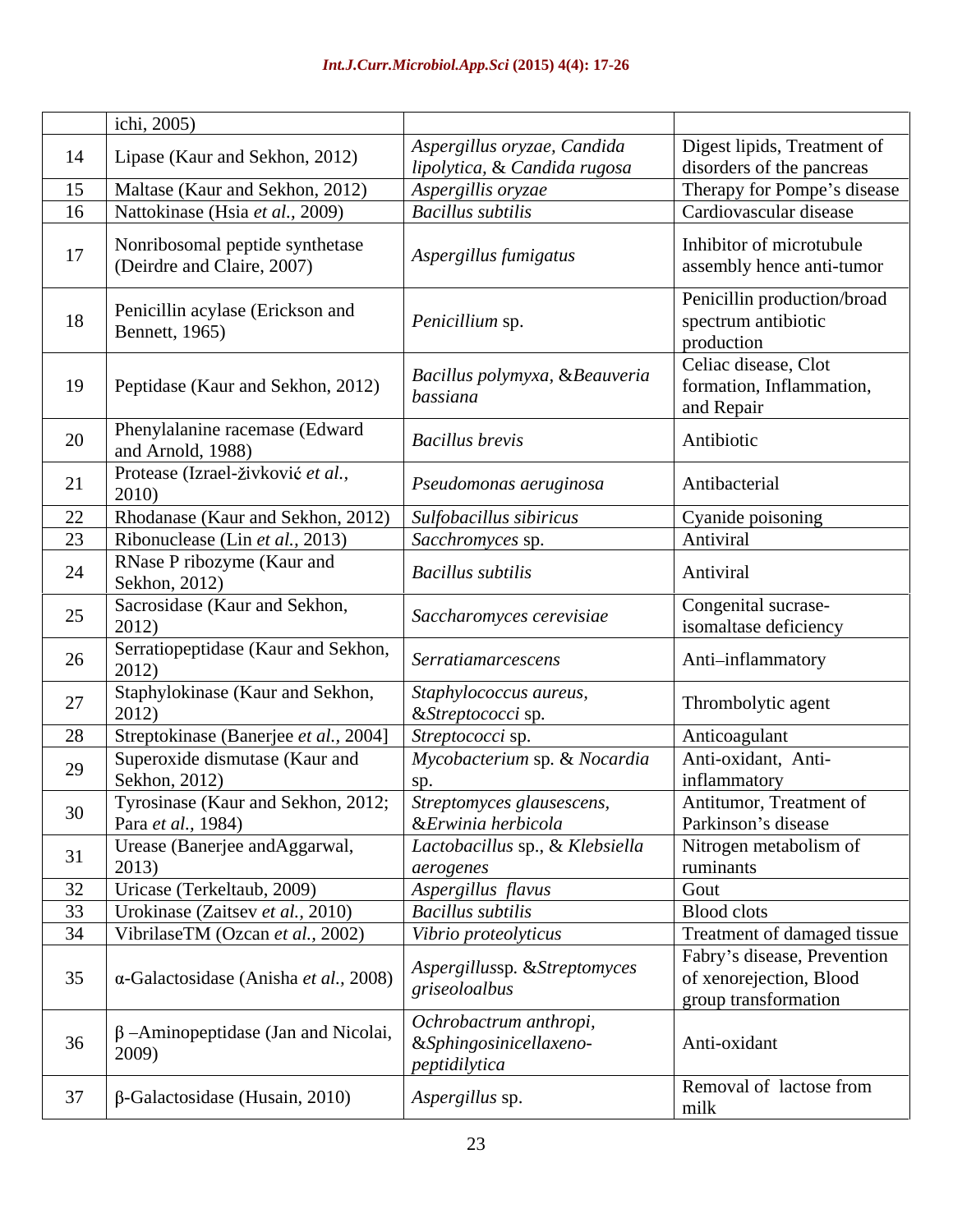|    |                                               | Citrobacter freundii, Serratia |                              |                                               |
|----|-----------------------------------------------|--------------------------------|------------------------------|-----------------------------------------------|
|    | 38   β-Lactamase (Gupta <i>et al.</i> , 2012) | marcescene & Klebsiella        |                              | Antibiotic resistance                         |
|    |                                               | pneumonia                      |                              |                                               |
|    | <b>References</b>                             |                                |                              | peptide synthetases. Chem. Biol., 4:          |
|    | Anisha, G.S., Rajeev, K., Sukumaran,          |                                | 927–937.                     |                                               |
|    | Prema, P. 2008. Evaluation of                 |                                |                              | Dolynchuk, K., Keast, D., Campbell, K.        |
|    | agalactosidas biosynthesis                    |                                |                              | 2000. Best practices for the prevention       |
|    | Streptomyces griseoloalbus in solid-          |                                |                              | and treatment of pressure ulcers.             |
|    |                                               |                                |                              | Ostomy/Wound Manag., 46: 38–53.               |
|    | state fermentation using response             |                                |                              | Edward, K., Arnold, D. 1988. The peptide      |
|    | surface methodology. Lett. Appl.              |                                |                              | antibiotics of Bacillus: chemistry,           |
|    | Microbiol., 46: 338–343                       |                                |                              | biogenesis, and possible functions.           |
|    | Banerjee, A., Chisti, Y., Banerjee, U.C.      |                                | Bacterio. Rev., 41: 449-484. |                                               |
|    | 2004. Streptokinase - A clinically            |                                |                              | Erickson, R.C., Bennett, R.E. 1965.           |
|    | useful thrombolytic agent. Biotechnol.        |                                |                              | Penicillin acylase activity of                |
|    | Adv., 22: 287–307.                            |                                |                              | Penicillium chrysogenum. Appl.                |
|    | Banerjee, S., Aggarwal, A. 2013.              |                                | Microbiol., 13: 738–742.     |                                               |
|    | Enzymology, immobilization and                |                                |                              | Esch, P.M., Fabian, A.G.H. 1989. Reduction    |
|    | applications of urease enzyme. Int. Res.      |                                |                              | of postoperative swelling. objective          |
|    | J. Biol. Sci., 2: 51–56.                      |                                |                              |                                               |
|    | Bankar, S.B., Bule, M.V., Singhal, R.S.,      |                                |                              | measurement of swelling of the upper          |
|    | Ananthanarayan, L. 2009. Glucose              |                                |                              | ankle joint in treatment with                 |
|    | oxidase - an overview. Biotechnol.            |                                |                              | serrapeptasea prospective study               |
|    | Adv., 27: 489–501.                            |                                |                              | (German). Fortschr Med., 107: 71–72.          |
|    | Bohumil, B., Frantisek, D. 2006.              |                                |                              | Fusetti, F., Moeller, H.V., Houston, D. 2002. |
|    | Parenterally administered dipeptide           |                                |                              | Structure of human chitotriosidase:           |
|    | alanyl-glutamine prevents worsening of        |                                |                              | implications for specific inhibitor           |
|    | insulin sensitivity in multiple-trauma        |                                |                              | design and function of mammalian              |
|    | patients. Crit. Care Med., 34: 381-386.       |                                |                              | chitinase-like lectins. J. Biol. Chem.,       |
|    | Cassileth, B. 1998. The alternative medicine  |                                | 277: 25537-25544.            |                                               |
|    | handbook. W.W. Norton & Co., New              |                                |                              | Gonzalez, N.J., Isaacs, L.L. 1999.            |
|    | York, USA.                                    |                                |                              | Evaluation of pancreatic proteolytic          |
|    |                                               |                                |                              | enzyme treatment of adenocarcinoma            |
|    | Clark, W.C., Dickson, N.M. 2003.              |                                |                              | of the pancreas with nutrition and            |
|    | Sustainable science: the emerging             |                                |                              | detoxification support. Nutr. Cancer,         |
|    | research program. Proc. Natl. Acad.           |                                | $33:117-124.$                |                                               |
|    | Sci. U.S.A., 100: 8059-8061.                  |                                |                              | Gram, A., Treffenfeldt, W., Lange, U.,        |
|    | Cooney, D.A., Rosenbluth, R.J. 1975.          |                                |                              | McIntyre, T., Wolf, O. 2001. The              |
|    | Enzymes as therapeutic agents. Adv.           |                                |                              | application of biotechnology to               |
|    | Pharmacol. Chemother., 12: 185-289.           |                                |                              | industrial sustainability, OECD               |
|    | Deirdre, S., Claire, N. 2007. Non ribosomal   |                                |                              | Publications Service, Paris, France.          |
|    | peptide synthesis in Aspergillus              |                                |                              | Gupta, V., Kumarasamy, K., Gulati, N., Ritu   |
|    | fumigates and other fungi.                    |                                |                              | Garg, R., Krishnan, P., Chander, J.           |
|    | Microbiology, 153: 1298–1306.                 |                                |                              |                                               |
|    | Dirk, K., Andrea, K. 1997. The bacitracin     |                                |                              |                                               |
|    | biosynthesis operon of <i>Bacillus</i>        | 2012.                          |                              | $AmpC\beta$ -lactamases in                    |
|    | licheniformis ATCC 10816: molecular           |                                |                              |                                               |
|    | characterization of three multi-modular       |                                |                              |                                               |
|    |                                               |                                |                              |                                               |
| 24 |                                               |                                |                              |                                               |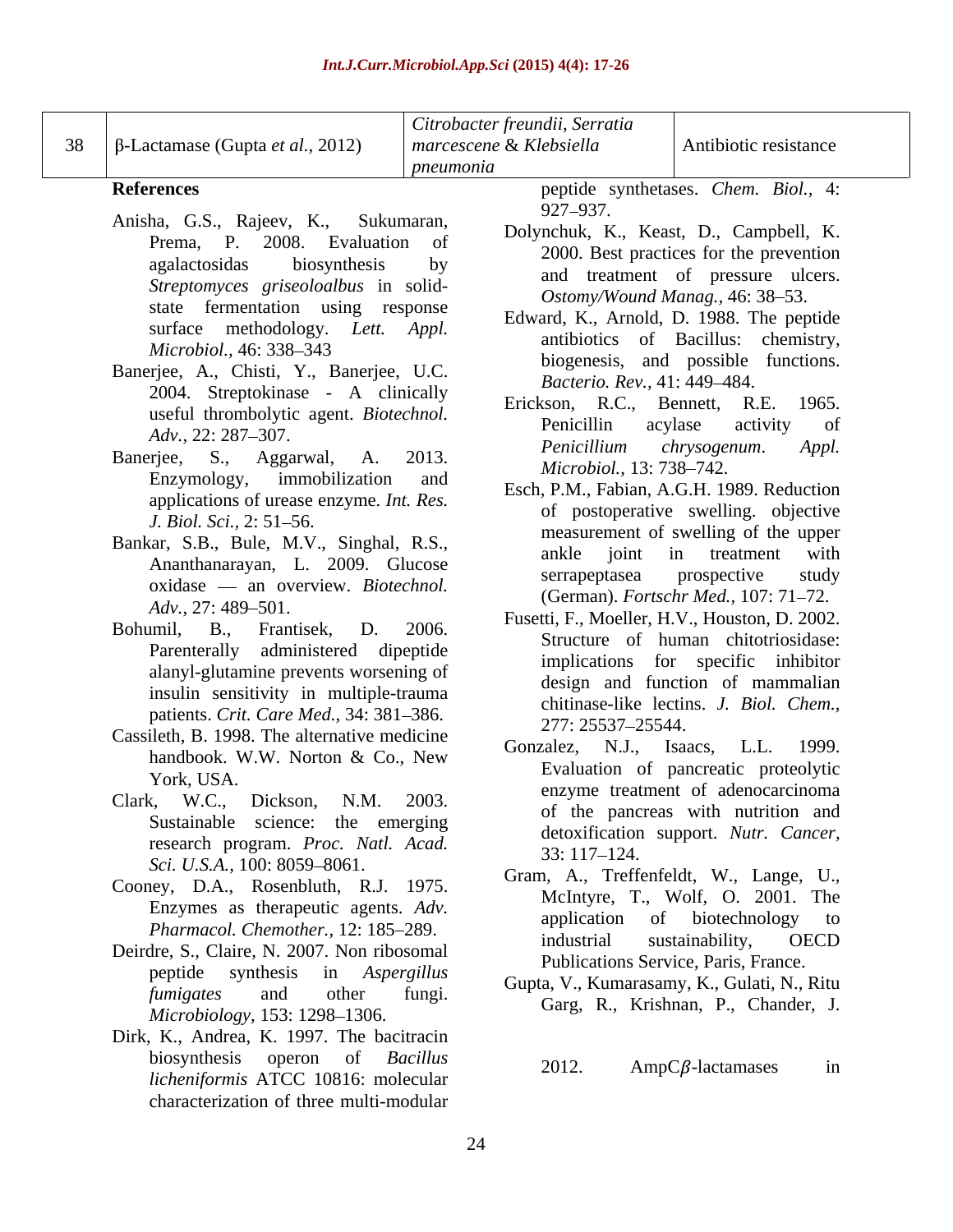- Gurung, N., Ray, S., Bose, S., Rai, V. 2013. Research International. 2013: 18 Pp.
- 
- Husain, Q. 2010. Beta galactosidases and
- Izrael-živković, L., Gojgić-cvijović, G., status and perspectives. Appl. Karadžić, I. 2010. Isolation and partial
- Jain, R., Zaidi, K.U., Verma, V., Saxena, P. 2012. L-asparaginase: a promising
- Jan, H., Nicolai, A. 2009. Simple enzymatic
- John, P.G. 2009. The textbook of Publishing Ltd., Pp. 59 & 63. Nurs., 43: 329–336.
- Kaul, R.H. 2008. Enzyme production.

Kaur, R., Sekhon, B.S. 2012. Enzymes as

- nosocomial isolates of *Klebsiella*  Kazuhiko, T., Shin-ichi, H. 2005. ywfE in *pneumonia* from India. *Indian J. Med.*  $Res.$ , 136: 237–241. *Bacillus subtilis* codes for a novel *Bacteriol.,* 187: 5195-5202.
- A broader view: microbial enzymes Lin, R.J., Chien, H.L., Lin, S.Y. 2013. and their relevance in industries, MCPIP1 Ribonuclease exhibits broad medicine, and beyond. Hindawi Publishing Corporation, Bio Med RNA binding and degradation. *Nucleic*  spectrum antiviral effects through viral *Acids Res., 2013(41): 3314–3326.*
- Hsia, C.H., Shen, M.C., Lin, J.S., Wen, Lozano, S.V., Sepulveda, T.V., Torres, E.F. Y.K., Hwang, K.L., Cham, T.M. 2009. 2012. Lipases production by solid-Nattokinase decreases plasma levels of fermentation: the case of *Rhizopus*  fibrinogen, factor VII, and factor VIII *homothallicus* in perlite. lipases and in human subjects. *Nutr. Res.,* 29: 190 phospholipases: methods and protocols. 196. *Series: Methods Mol. Biol.,* 861: 227 237.
	- their potential applications: a review. Makoto, Y., Shin-ichi, H. 2008. Synthesis *Crit. Rev. Biotechnol.*, 30: 41–62. The and application of dipeptides: current status and perspectives. *Appl. Microbiol. Biotechnol., 81: 3-22.*
	- characterization of protease from Matsumae, H., Furui, M., Shibatani, T. *Pseudomonas aeruginosa* ATCC 1993. Lipase-catalyzed asymmetric 27853. *J. Serb. Chem. Soc.,* 8: 1041 hydrolysis of 3-phenylglycidic acid 1052. ester, the key intermediate in the synthesis of diltiazem hydrochloride. *J. Ferment. Bioeng., 75: 93-98.*
	- enzyme for treatment of acute Milner, M. 2008. Nattokinase: clinical lymphoblastic leukemia. *People's J.* updates from doctors support its safety *Sci. Res.,* 5: 29 35. and efficacy. *FOCUS Allergy Res.* updates from doctors support its safety *Group News: Lett.,*
	- procedure for L-carnosine synthesis: Olson, D.M., Constable, M., Britz, G.W., whole-cell biocatalysis and efficient Lin, C.B., Zimmer, L.O., Schwamm, biocatalyst recycling. *Microb.*  L.H. 2011. A qualitative assessment of *Biotechnol.*, 3: 74–83. The practices associated with shorter doorpharmaceutical medicine. Blackwell in acute ischemic stroke. *J. Neurosci.* to-needle time for thrombolytic therapy *Nurs.,* 43: 329–336.
	- Encyclopedia of life support systems Pettiford-Cunningham, J.P., Erkmann, (EOLSS), Biotechnology. 5: E.A., Rash, D.E. 2012. Topical silver [www.eolss.net/Sample-](http://www.eolss.net/Sample-)<br>sulfadiazine Vs. collagenase ointment [Chapters/C17/E6-58-05-01.pdf.](Chapters/C17/E6-58-05-01.pdf) for the treatment of partial thickness drugs: an overview. *J. Pharm. Educ.* randomized trial*. J. Pediatr. Surg.,* 47: *Res.*, 3: 29–41. 1204–1207. Ostlie, D.J., Juang, D., Aguayo, P., burns in children: a prospective 1204 1207.